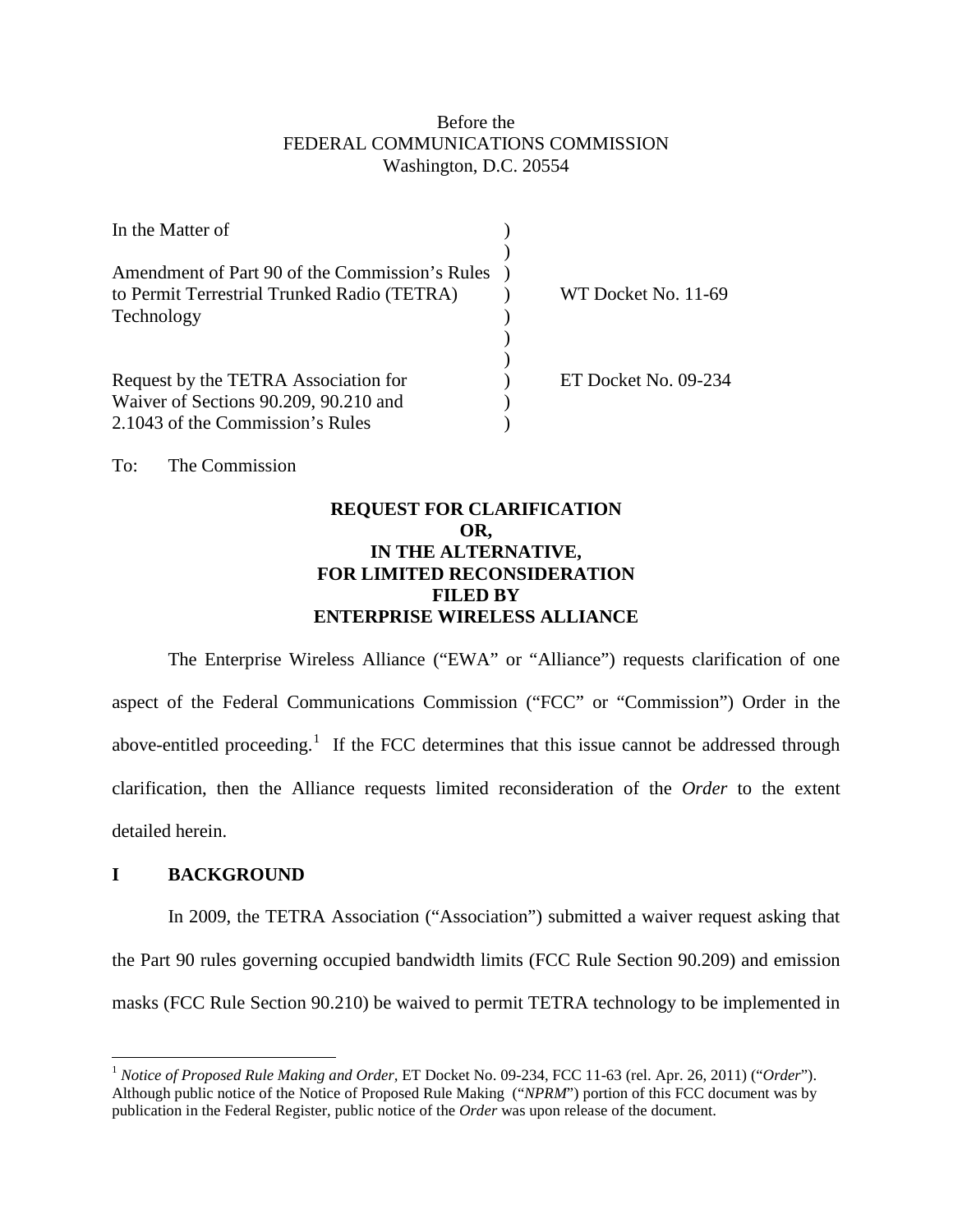the United States ("Waiver Request).<sup>[2](#page-1-0)</sup> It also requested waiver relief to allow manufacturers that had received interim equipment authorizations at reduced power to increase their power levels and upgrade to the TETRA standard without securing a new grant of equipment certification (FCC Rule Section 2.1043(a)).

The FCC has taken several actions in response to the Waiver Request. First, it placed the Request on Public Notice and requested comment on it. [3](#page-1-1) While the *Order* describes the responses as "split between supporting and opposing" the Request, it should be noted that the opponents included the Land Mobile Communications Council (LMCC), the Association of Public Safety Communications Officials-International, Inc. (APCO), the National Public Safety Telecommunications Council (NPSTC), and the Telecommunications Industry Association (TIA), organizations that collectively represent virtually every Part 90 licensee. Most of the parties that opposed grant of the blanket waiver sought by the TETRA Association raised concerns about potential interference in the heavily shared Part 90 bands and urged the FCC instead to open a Notice of Proposed Rule Making in which the technical issues involved could be examined fully.

In response, the FCC initiated the instant *NPRM* in which it has proposed to modify its rules to permit the certification and use of TETRA equipment under Part 90. EWA expects to participate in that aspect of this proceeding as well. In this same *Order,* the Commission also granted the Waiver Request in part, subject to certain conditions pending the outcome of the rulemaking proceeding, based on a determination that waiving the rules at issue "would not

<span id="page-1-1"></span><span id="page-1-0"></span>

<sup>&</sup>lt;sup>2</sup> *See* Request for Waiver of Section 90.209, 90.210 and 2.1043 (filed Nov. 20, 2009).<br><sup>3</sup> *See* Office of Engineering and Technology Declares the TETRA Association's Request for Waiver of Parts [sic] 90.209, 90.210 and 2.1043 to be a "Permit-But-Disclose" Proceeding for *Ex Parte* Purposes and Requests Comment, *Public Notice*, ET Docket No. 09-234, 24 FCC Rcd 14718 (OET 2009).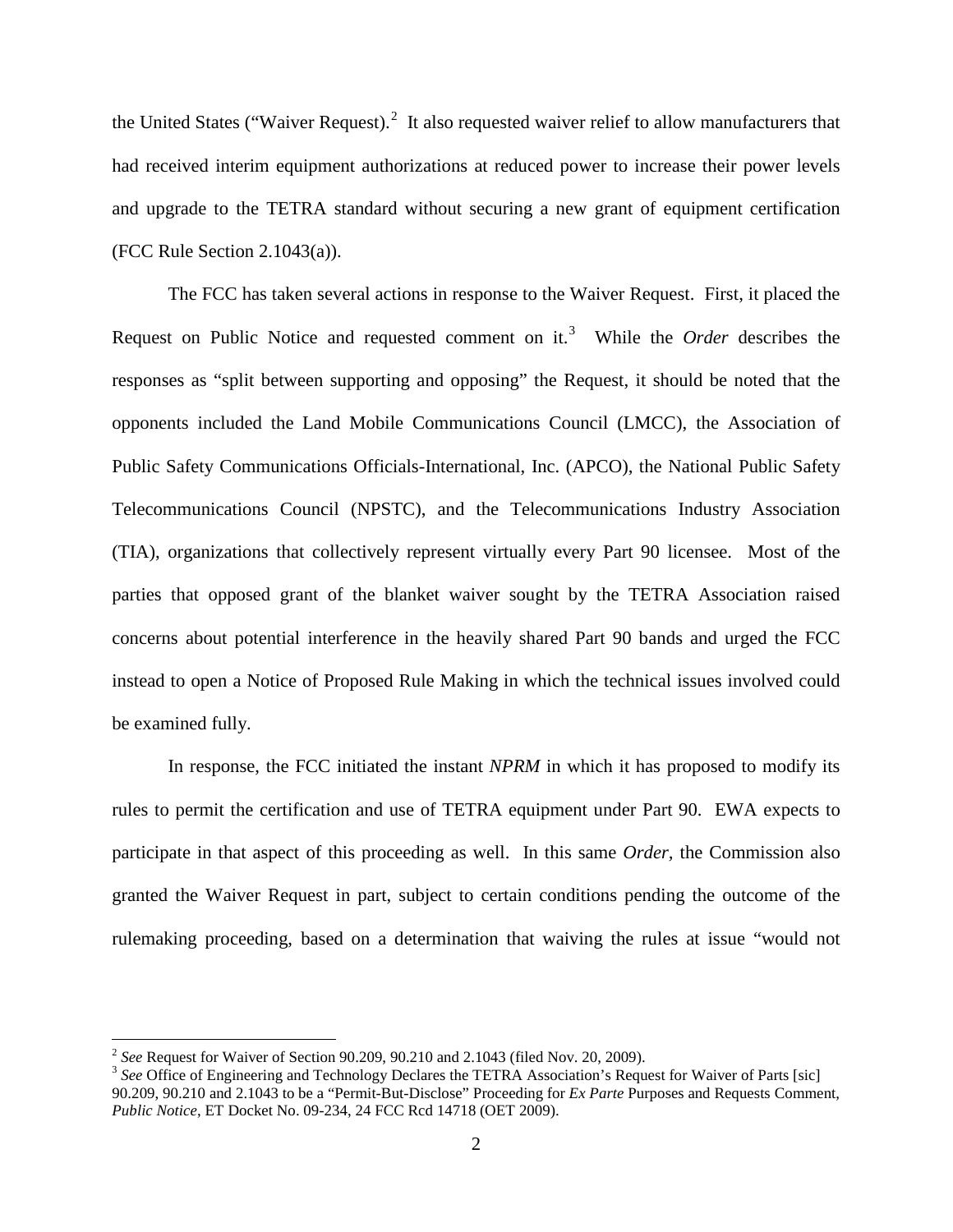likely cause increased interference to adjacent channel uses."<sup>[4](#page-2-0)</sup> Because of the concerns that had been raised about potential interference, both adjacent channel and near-far, and the possible impact on public safety interoperability, the waiver to use TETRA equipment does not extend to Public Safety Pool spectrum, but is limited to operations on 450-470 MHz band Industrial/Business Pool ("I/B") frequencies and ESMR frequencies in the 800 MHz band.<sup>[5](#page-2-1)</sup> The FCC also announced that licensees wishing to replace their existing systems with TETRA equipment would not be required to secure frequency coordination if the only change was to reflect the TETRA emission, since such an application would not "have an impact on near-term frequency selections."[6](#page-2-2)

#### **II INTRODUCTION**

EWA is a national trade association representing business enterprises and wireless sales and service providers, hardware and software system vendors and technology manufacturers. Virtually all of the Alliance's members conduct some wireless operations on Part 90 spectrum and many have systems on Industrial/Business Pool frequencies in the 450-570 MHz band. EWA, including through its predecessor organization, the Industrial Telecommunications Association, has been an FCC-certified Frequency Advisory Committee since 1987 and processes more than 9,000 requests for licensing application assistance and frequency coordination annually. EWA is a long-standing member of the LMCC and takes an active interest in all matters that involve the use of Part 90 spectrum, including the process by which new technologies are implemented in these bands.

<span id="page-2-2"></span><span id="page-2-1"></span>

<span id="page-2-0"></span><sup>4</sup> *Order* at ¶ 20. <sup>5</sup> *Order* at ¶ 22. 6 *Order* at n. 59 (citing Frequency Coordination in the Private Land Mobile Radio Services, *Report and Order*, PR Docket No. 83-737, 103 F.C.C. 2d 1093, 1150 ¶ 116 (1986)).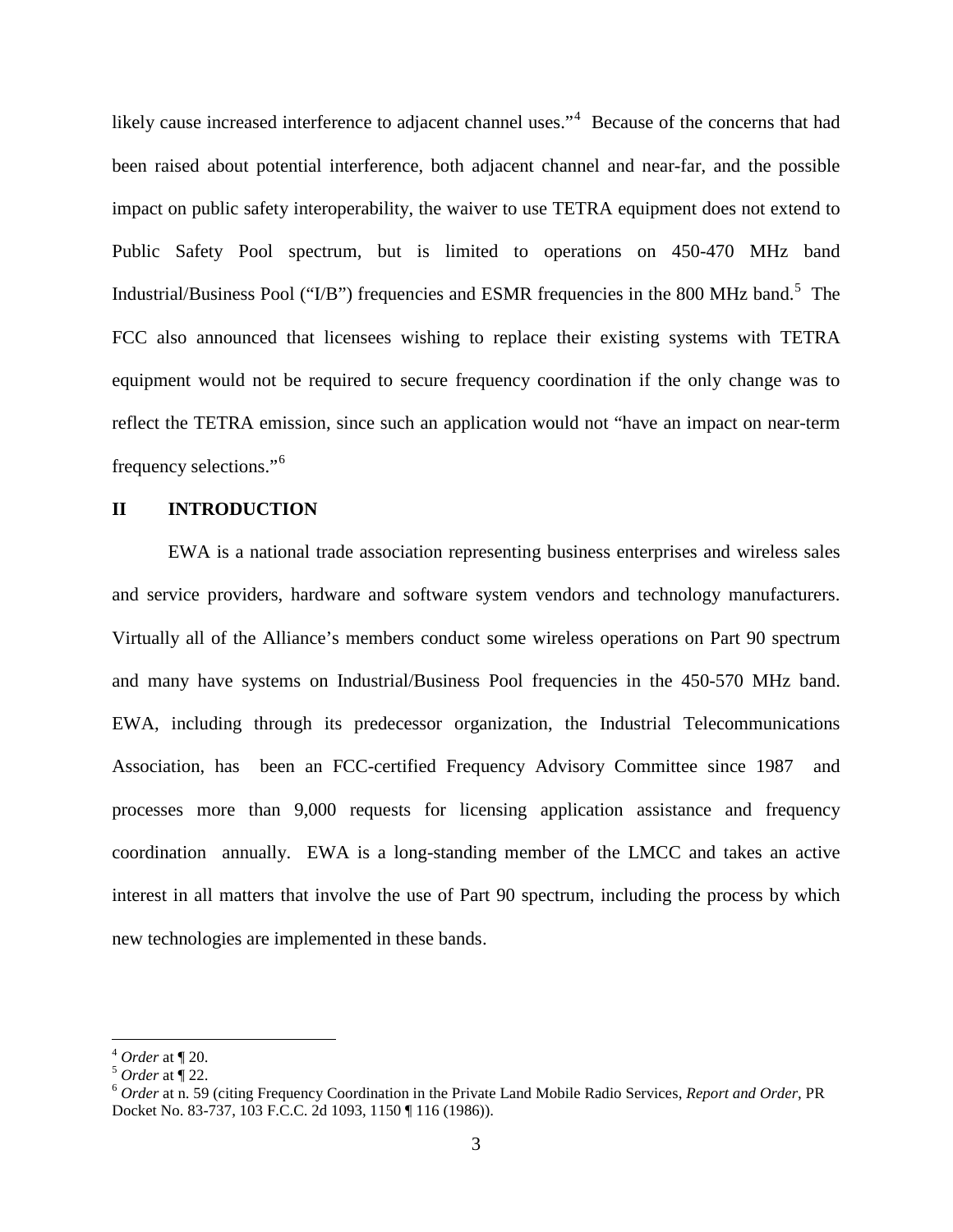# **III THE FCC SHOULD CLARIFY THAT THE FREQUENCY COORDINATION EXEMPTION IN THE** *ORDER* **APPLIES ONLY WHEN CONVERTING TO TETRA ON AN EXCLUSIVE CHANNEL**

The Alliance strongly supports and encourages the introduction of innovative, spectrally efficient technologies into the very limited spectrum that has been made available for business enterprise users and the wireless providers that serve their primarily dispatch and other more localized requirements. For example, in April 2009, EWA submitted a Petition for Rule Making asking the FCC to approve the use of interstitial 12.5 kHz 800 MHz channels on a nationwide basis.<sup>[7](#page-3-0)</sup> The Alliance's proposal balanced the need to protect incumbent systems from destructive interference while still providing opportunities for making more intensive use of this spectrum. EWA also is working diligently with its own members and with the LMCC to facilitate the upcoming migration of many Part 90 licensees to narrowband operations<sup>[8](#page-3-1)</sup> and, when possible, to more advanced digital technologies that can be deployed on these channels.

The Alliance also has been supportive of changes in the rules to eliminate the frequency coordination requirement when it is unnecessary for optimal spectrum management. EWA endorsed the FCC's proposal to eliminate coordination for applications proposing a reduction in power or antenna height, neither of which could have an adverse impact on co-channel or adjacent channel licensees.<sup>[9](#page-3-2)</sup> It urged the Commission to exempt from coordination applications filed in response to the mandatory conversion from wideband to narrowband operation when that was the only modification proposed since, again, such a change would affect neither co-channel

<span id="page-3-0"></span> <sup>7</sup> *See Public Safety and Homeland Security Bureau and Wireless Telecommunications Bureau Seek Comment on the Petition by Enterprise Wireless Alliance Requesting the Creation of New, Full Power, Interstitial 12.5 kHz Channels in the 800 MHz Band,* Public Notice, DA No. 09-2183, rel. Oct. 8, 2009.

<span id="page-3-1"></span><sup>8</sup> *See* Implementation of Sections 309(j) and 337 of the Communications Act of 1934 as Amended, *Third Memorandum Opinion and Order, Third Further Notice of Proposed Rule Making and Order*, WT Docket No. 99- 87, 19 FCC Rcd 25045, 25051-52 ¶¶ 12-13 (2004) (requiring most PLMR licensees in the 150-174 MHz and 421- 512 MHz bands to migrate to 12.5 kHz technology by January 1, 2013) (*Narrowbanding Memorandum Opinion and Order*); *see also* 47 C.F.R. § 90.209(b)(5).<br><sup>9</sup> Amendment of Part 90 of the Commission's Rules, *Second Report and Order and Second Further Notice of* 

<span id="page-3-2"></span>*Proposed Rulemaking,* WP Docket No. 07-100, 25 FCC Rcd 2479 (2010) ("Part 90 Amendment").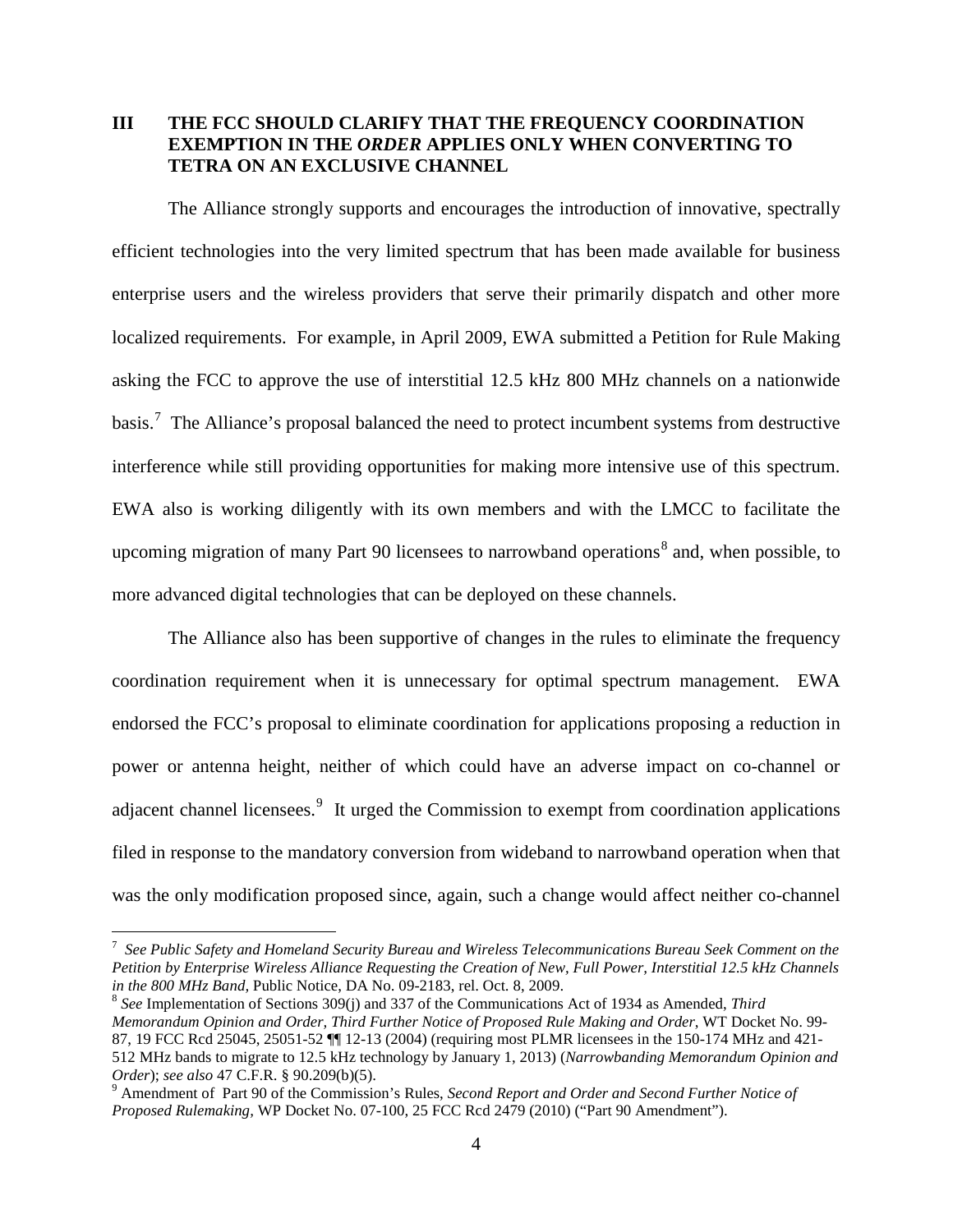nor adjacent channel licensees.<sup>[10](#page-4-0)</sup> EWA's position consistently has been that frequency coordination should be required when an application reasonably could be expected to impact the spectrum environment and eliminated when it would not, an approach that protects equally the interests of incumbents and those investing in new systems in the heavily encumbered Part 90 bands.

Thus, while EWA welcomes the availability of digital technologies such as TETRA for Part 90 users, it must request clarification of the FCC's statement that coordination should not be required "for modification applications filed pursuant to this waiver where the only change is to reflect the TETRA emissions."<sup>[11](#page-4-1)</sup> It is not clear to EWA whether the Commission intended the exemption to apply only to exclusive channels in the bands to which the waiver applies, but it should. If read literally and applied to shared channels as well, on which analog operations are, by far, the predominant mode of operation, this decision would undermine the very purpose of frequency coordination in these bands and would contradict the Commission's decision reached just over a year ago in WP Docket No.  $07-100$ .<sup>[12](#page-4-2)</sup>

It is instructive to review the FCC's reasoning in that Order when it chose to limit the coordination exemption to applications proposing only a reduction in bandwidth:

The *Notice* also sought comment on whether to eliminate the frequency coordination requirement for applications where the only change is a reduction in authorized bandwidth on the licensed center frequencies. Half of the commenters addressing this issue argue that frequency coordination should be required for any change in technical parameters, including a reduction in authorized bandwidth, to protect nearby co-channel and adjacent channel licensee operations from new and potentially harmful interference. The other commenters contend that frequency coordination is not necessary for modifications that propose only a reduction in bandwidth on the licensee's currently authorized center frequency, because such a reduction cannot have an adverse impact on co-channel or adjacent channel licensees. They emphasize that such an exemption from

<span id="page-4-2"></span><span id="page-4-1"></span>

<span id="page-4-0"></span><sup>&</sup>lt;sup>10</sup> *Id.*<br><sup>11</sup> *Order* at n. 59.<br><sup>12</sup> The Waiver also applies to the 800 MHz ESMR band where all channels are assigned on an exclusive basis and where no prior frequency coordination is required, as the FCC is responsible for coordination of channels in that band segment.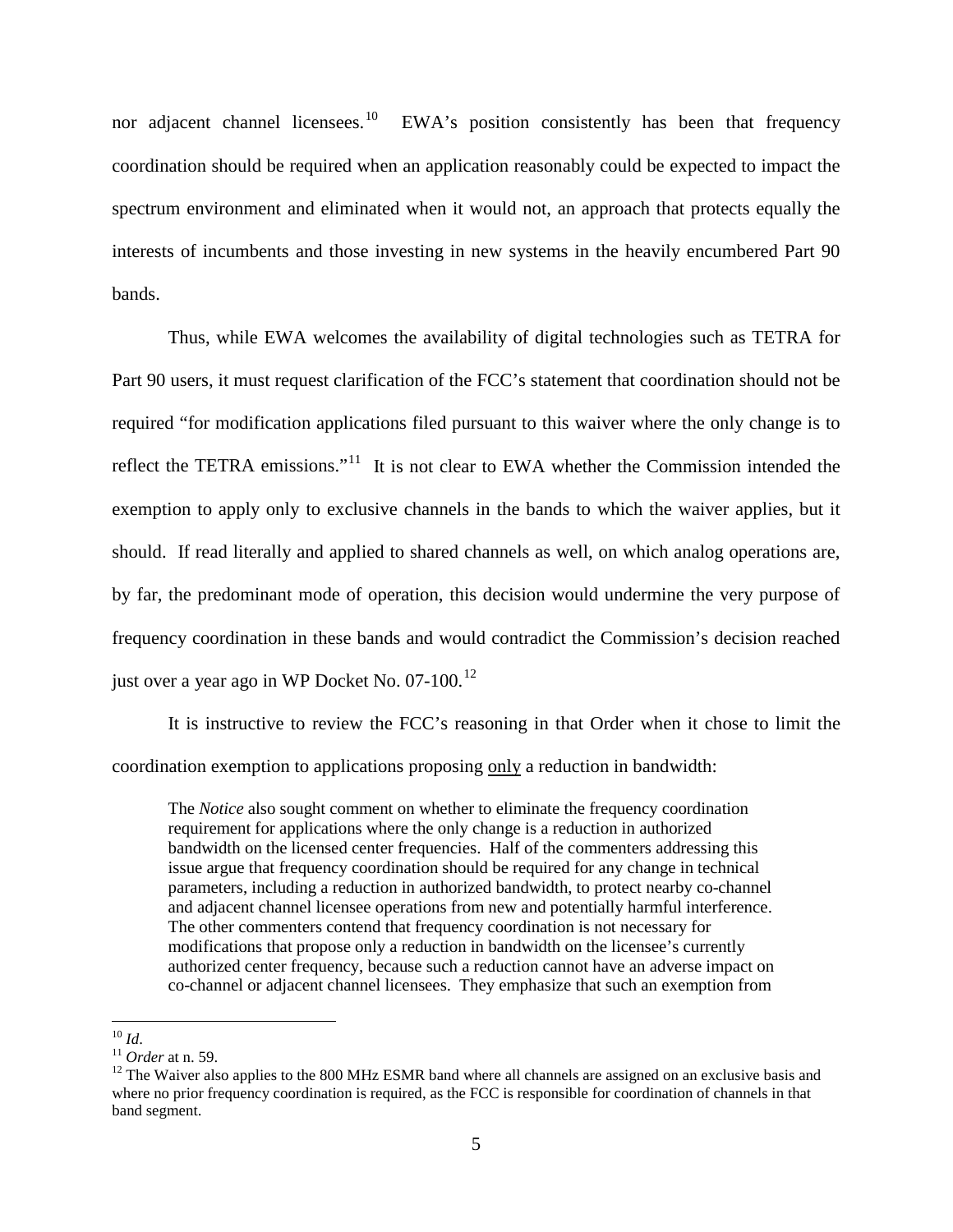the frequency coordination requirement should be limited to applications proposing only to reduce channel bandwidth while remaining on the original center frequency, **and not seeking any other changes to the existing license, such as converting from analog to digital emission**.

**Removing the frequency coordination requirement for applications that modify existing licenses by reducing authorized bandwidth will not undermine the purpose of the frequency coordination process,** *i.e.***, to ensure the quality of frequency selections, expedite licensing, and improve spectrum efficiency to the benefit of private land mobile users**. It therefore is in the public interest and is consistent with the Commission's goal of reducing unnecessary regulatory burdens on licensees. In addition, we note that most PLMR licensees below 512 MHz will be required to migrate from 25 kHz operation to 12.5 kHz or narrower operation on their existing frequencies, and we find that removing the frequency coordination requirement for such applications will further the upcoming narrowbanding transition without disturbing the integrity of the frequency coordination process or the Commission's overall spectrum management objectives. **As a result, we amend our rules to provide an exemption from the frequency coordination requirement for modification applications that only reduce authorized bandwidth while remaining on the original center frequencies, and do not seek any other changes in technical parameters. [13](#page-5-0)** 

The 450-470 MHz I/B spectrum has been allocated for Private Land Mobile Radio use for half a century. Until very recently, the regulatory framework for this band was predicated entirely on shared use of channels. Licensees were not afforded any exclusivity or protected service areas. Rather, the same channel is assigned to multiple parties in the same geographic area, all of whom are required to monitor before transmitting and generally coordinate and cooperate in their use of the spectrum to promote the efficient use of these predominately shared frequencies. While FCC Rule Section 90.187 now provides an opportunity to secure exclusivity under defined circumstances, it is exceedingly difficult to satisfy those technical requirements in markets of any size because the spectrum is already encumbered with 50 years' worth of systems. Based on the FCC's belief that TETRA equipment will not cause increased interference to adjacent channel users, it may be accurate that frequency coordination is not essential when a licensee on an exclusive channel converts to that technology. However, because the great majority of I/B channels in the 450-470 MHz band still are assigned on a

<span id="page-5-0"></span><sup>&</sup>lt;sup>13</sup> Part 90 Amendment at  $\P$  6-7 (citations deleted; emphasis added).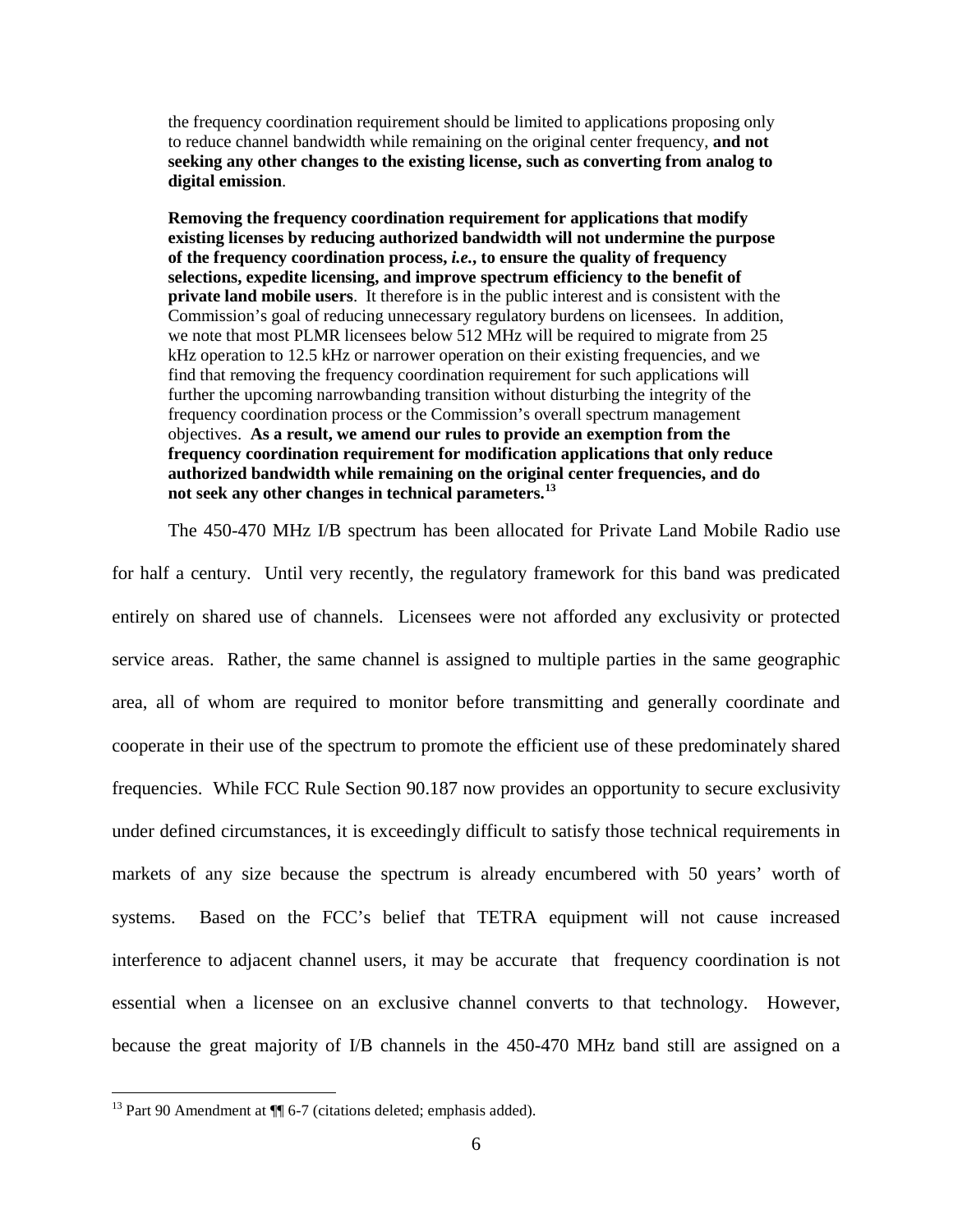shared basis, adjacent channel considerations are only one element to consider when determining what requirements should be applied to entities seeking to deploy TETRA.<sup>[14](#page-6-0)</sup>

Perhaps because of the historically shared spectrum environment, it is only recently that digital technologies have been developed for this band. The Alliance has welcomed this opportunity for enhanced user capabilities and has worked with all vendors to facilitate the introduction of their various digital solutions. Doing so requires careful coordination in this largely shared and analog spectrum environment, both to produce a satisfactory result for the new entrant investing in digital technology and to minimize any adverse impact on incumbent analog users. Presumably TETRA proponents themselves have an interest in maintaining frequency coordination protocols for their technology so as to avoid instances of harmful interference in shared spectrum environments, a result that they and their customers would be obligated to address at potentially great expense.

The FCC acknowledged the important role coordination plays in balancing these interests in furtherance of improved spectrum efficiency just one year ago. The Commission recognized that an application for digital technology could have an impact on other frequency recommendations and the spectrum environment generally. It, therefore, retained the coordination requirement for conversion to digital emission both for shared and exclusive Part 90 channels. The reversal of that decision in the instant *Order* and only vis-à-vis TETRA equipment is remarkable and, at least with regard to shared channels, inconsistent with established principle of sound spectrum management in these bands.

The Alliance is committed to promoting the efficient and effective use of the 450-470 MHz I/B band. This responsibility is particularly challenging during a time when all users are

<span id="page-6-0"></span> $14$  The FCC also should be aware that a number of public safety systems operate on these I/B channels as well and will be impacted by the blanket waiver relief granted in the *Order*.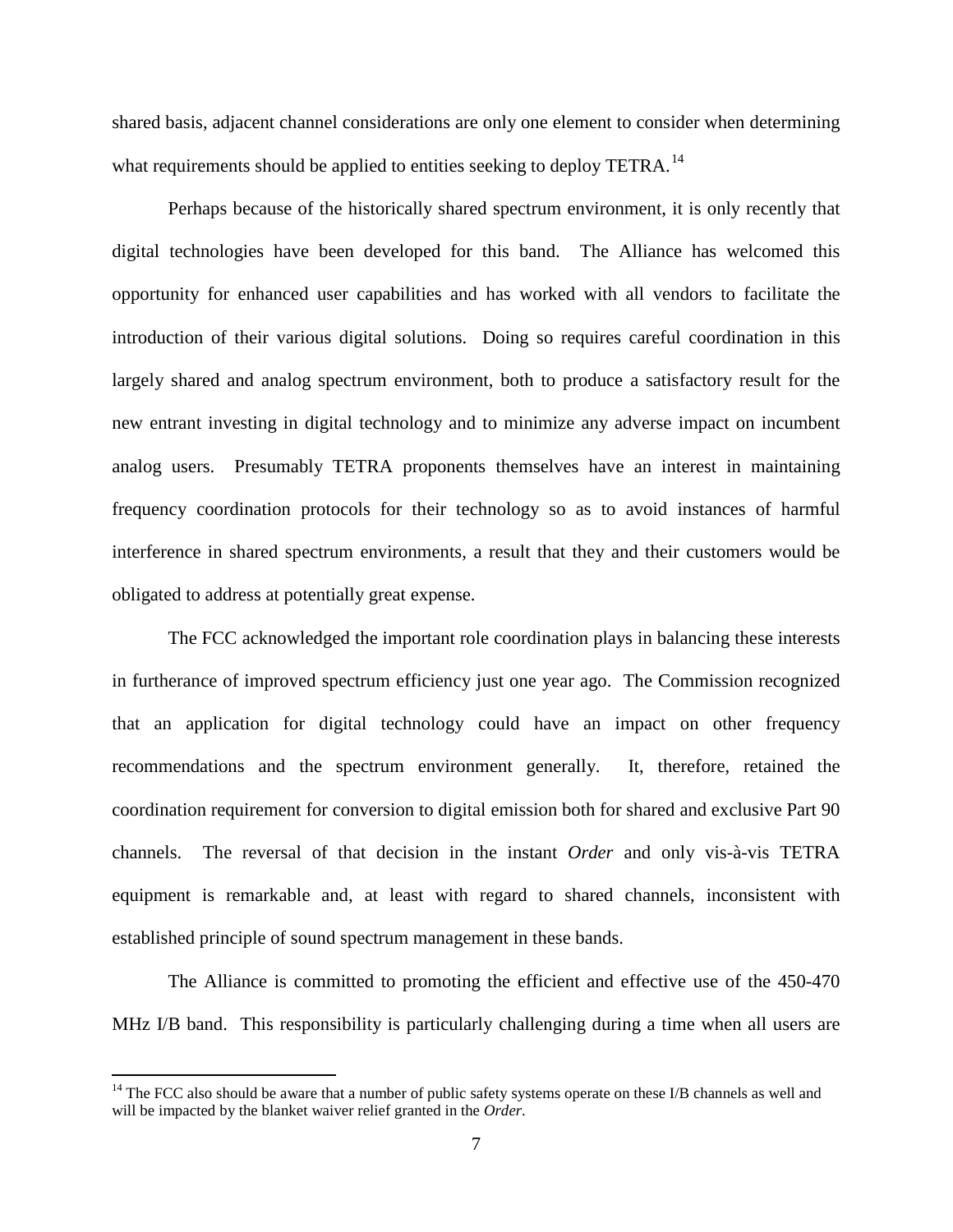obligated to convert to narrowband equipment, some users are attempting to secure channel exclusivity, and some wish to migrate to digital technology in a still largely analog spectrum environment. As the Commission itself has noted, frequency coordination is a proven means "to ensure the quality of frequency selections, expedite licensing, and improve spectrum efficiency to the benefit of private land mobile users."<sup>[15](#page-7-0)</sup> For this reason, EWA respectfully requests the FCC clarify its statement in the *Order* and confirm that prior frequency coordination still is required before converting an existing system authorized for shared channels to TETRA technology.

# Respectfully submitted,

# ENTERPRISE WIRELESS ALLIANCE

By:  $\frac{|s|}{|s|}$ 

Mark E. Crosby President/CEO 8484 Westpark Drive, Suite 630 McLean, Virginia 22102 (703) 528-5115

Counsel:

Elizabeth R. Sachs Lukas, Nace, Gutierrez & Sachs, LLP 8300 Greensboro Drive, Ste. 1200 McLean, VA 22102 (703) 584-8678

May 26, 2011

<span id="page-7-0"></span> <sup>15</sup> *See* n. 13 *supra*.